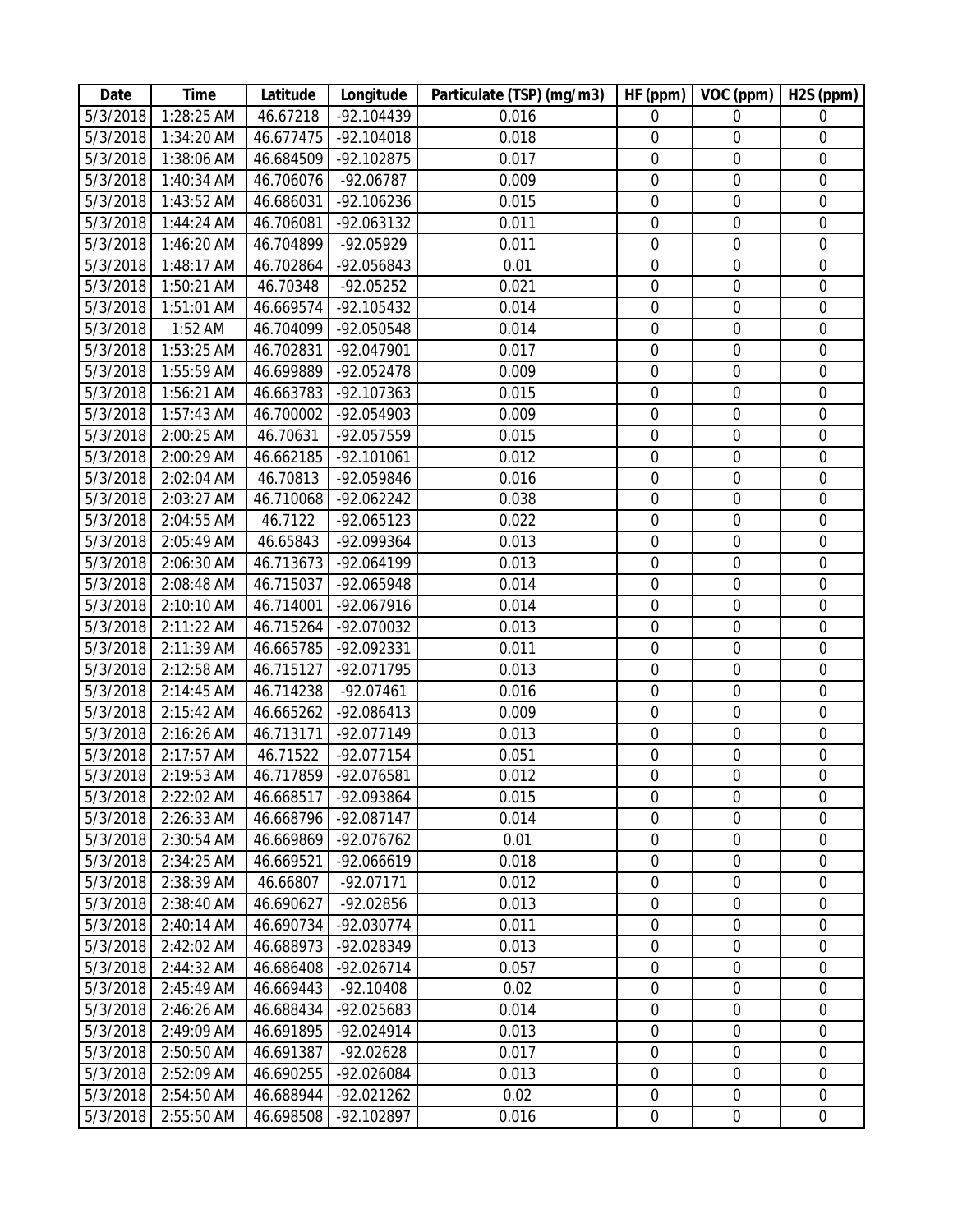|                      | 5/3/2018 2:56:24 AM                      |                        | 46.688318 -92.018931       | 0.01          | $\mathbf 0$                     | $\overline{0}$                  | $\overline{0}$             |
|----------------------|------------------------------------------|------------------------|----------------------------|---------------|---------------------------------|---------------------------------|----------------------------|
| 5/3/2018             | 2:58:46 AM                               | 46.685166              | -92.016637                 | 0.017         | $\overline{0}$                  | $\overline{0}$                  | $\mathbf{0}$               |
| 5/3/2018             | 3:00:14 AM                               | 46.682015              | -92.010657                 | 0.014         | $\overline{0}$                  | $\overline{0}$                  | $\mathbf 0$                |
| 5/3/2018             | 3:01:43 AM                               | 46.702448              | -92.097939                 | 0.02          | $\boldsymbol{0}$                | $\boldsymbol{0}$                | $\mathbf 0$                |
| 5/3/2018             | 3:02:08 AM                               | 46.681436              | -92.008513                 | 0.027         | $\mathbf 0$                     | $\mathbf 0$                     | $\mathbf 0$                |
| 5/3/2018             | 3:04:09 AM                               | 46.678345              | -92.009514                 | 0.01          | $\mathbf 0$                     | $\mathbf 0$                     | $\mathbf 0$                |
| 5/3/2018             | 3:05:39 AM                               | 46.675195              | -92.005695                 | 0.019         | $\mathbf 0$                     | $\boldsymbol{0}$                | $\mathbf 0$                |
| 5/3/2018             | 3:07:09 AM                               | 46.706181              | -92.094335                 | 0.019         | $\mathbf 0$                     | $\mathbf 0$                     | $\mathbf 0$                |
| 5/3/2018             | 3:07:56 AM                               | 46.676921              | -92.010508                 | 0.019         | $\mathbf 0$                     | $\mathbf 0$                     | $\mathbf 0$                |
| 5/3/2018             | 3:09:38 AM                               | 46.673304              | -92.006591                 | 0.021         | $\overline{0}$                  | $\overline{0}$                  | $\mathbf 0$                |
| 5/3/2018             | 3:11:09 AM                               | 46.671585              | -92.008695                 | 0.007         | $\mathbf 0$                     | $\boldsymbol{0}$                | $\mathbf 0$                |
| 5/3/2018             | 3:16:47 AM                               | 46.686847              | -92.028654                 | 0.018         | $\mathbf 0$                     | $\boldsymbol{0}$                | $\mathbf 0$                |
| 5/3/2018             | 3:18:10 AM                               | 46.684665              | -92.032183                 | 0.018         | $\mathbf 0$                     | $\mathbf 0$                     | $\mathbf 0$                |
| 5/3/2018             | 3:19:48 AM                               | 46.67947               | -92.041007                 | 0.025         | $\mathbf 0$                     | $\mathbf 0$                     | $\mathbf 0$                |
| 5/3/2018             | $3:21:06$ AM                             | 46.678167              | -92.039657                 | 0.014         | $\mathbf 0$                     | $\mathbf 0$                     | $\mathbf 0$                |
| 5/3/2018             | 3:22:28 AM                               | 46.675384              | -92.038549                 | 0.025         | $\mathbf 0$                     | $\mathbf 0$                     | $\mathbf 0$                |
| 5/3/2018             | 3:23:02 AM                               | 46.706453              | $-92.111425$               | 0.017         | $\mathbf 0$                     | $\boldsymbol{0}$                | $\mathbf 0$                |
| 5/3/2018             | 3:23:34 AM                               | 46.673642              | $-92.041543$               | 0.015         | $\mathbf 0$                     | $\mathbf 0$                     | $\mathbf 0$                |
| 5/3/2018             | 3:24:33 AM                               | 46.67196               | $-92.0446$                 | 0.012         | $\mathbf 0$                     | $\mathbf 0$                     | $\mathbf 0$                |
| 5/3/2018             | 3:25:54 AM                               | 46.66866               | $-92.04909$                | 0.011         | $\mathbf 0$                     | $\mathbf 0$                     | $\mathbf 0$                |
| 5/3/2018             | 3:26:59 AM                               | 46.666591              | -92.052386                 | 0.013         | $\mathbf 0$                     | $\boldsymbol{0}$                | $\boldsymbol{0}$           |
| 5/3/2018             | 3:28:56 AM                               | 46.663922              | -92.056622                 | 0.012         | $\mathbf 0$                     | $\mathbf 0$                     | $\mathbf 0$                |
| 5/3/2018             | 3:30:09 AM                               | 46.706036              | -92.114809                 | 0.016         | $\mathbf 0$                     | $\mathbf 0$                     | $\mathbf 0$                |
| 5/3/2018             | 3:30:45 AM                               | 46.658074              | -92.06589                  | 0.007         | $\mathbf 0$                     | $\overline{0}$                  | $\mathbf 0$                |
| 5/3/2018             | 3:32:26 AM                               | 46.659042              | -92.064579                 | 0.009         | $\mathbf 0$                     | $\boldsymbol{0}$                | $\mathbf 0$                |
| 5/3/2018             | 3:33:34 AM                               | 46.66069               | -92.061929                 | 0.005         | $\mathbf 0$                     | $\boldsymbol{0}$                | $\mathbf 0$                |
| 5/3/2018             | 3:34:24 AM                               | 46.701115              | -92.115369                 | 0.014         | $\mathbf 0$                     | $\mathbf 0$                     | $\mathbf 0$                |
| 5/3/2018             | 3:34:49 AM                               | 46.661862              | $-92.060111$               | 0.007         | $\mathbf 0$                     | $\boldsymbol{0}$                | $\boldsymbol{0}$           |
| 5/3/2018             | 3:36:25 AM                               | 46.663484              | -92.058074                 | 0.01          | $\mathbf 0$                     | $\mathbf 0$                     | $\mathbf 0$                |
| 5/3/2018             | 3:36:52 AM                               | 46.66433               | -92.060651                 | 0.012         | $\mathbf 0$                     | $\overline{0}$                  | $\mathbf 0$                |
| 5/3/2018             | 3:38:22 AM                               | 46.666351              | -92.064873                 | 0.015         | $\mathbf 0$                     | $\mathbf 0$                     | $\mathbf 0$                |
| 5/3/2018             | 3:39:31 AM                               | 46.666432              | $-92.06482$                | 0.008         | $\mathbf 0$                     | $\mathbf 0$                     | $\mathbf 0$                |
|                      | 5/3/2018 3:40:41 AM 46.670542 -92.066407 |                        |                            | 0.01          | $\overline{0}$                  | $\overline{0}$                  | $\overline{0}$             |
| 5/3/2018             | 3:41:33 AM                               | 46.710317              | $-92.114616$               | 0.016         | $\overline{0}$                  | $\overline{0}$                  | $\overline{0}$             |
| 5/3/2018             | 3:44:27 AM                               | 46.674097              | -92.066284                 | 0.019         | $\boldsymbol{0}$                | $\boldsymbol{0}$                | $\mathbf 0$                |
| 5/3/2018             | 3:45:27 AM<br>3:48:55 AM                 | 46.714683<br>46.716158 | -92.115559<br>$-92.120456$ | 0.019<br>0.02 | $\boldsymbol{0}$<br>$\mathbf 0$ | $\boldsymbol{0}$<br>$\mathbf 0$ | $\mathbf 0$<br>$\mathbf 0$ |
| 5/3/2018<br>5/3/2018 | 3:50:19 AM                               | 46.697547              | -92.057203                 | 0.011         | $\mathbf 0$                     | $\mathbf 0$                     | $\mathbf 0$                |
| 5/3/2018             | 3:52:29 AM                               | 46.701604              | -92.055388                 | 0.016         | $\mathbf 0$                     | $\boldsymbol{0}$                | $\mathbf 0$                |
| 5/3/2018             | 3:52:59 AM                               | 46.718445              | $-92.116221$               | 0.021         | $\mathbf 0$                     | $\mathbf 0$                     | $\mathbf 0$                |
| 5/3/2018             | 3:53:50 AM                               | 46.703612              | -92.058165                 | 0.013         | $\mathbf 0$                     | $\mathbf 0$                     | $\mathbf 0$                |
| 5/3/2018             | 3:55:21 AM                               | 46.706737              | -92.061922                 | 0.02          | $\mathbf 0$                     | $\boldsymbol{0}$                | $\mathbf 0$                |
| 5/3/2018             | 3:57:05 AM                               | 46.708174              | -92.066324                 | 0.013         | $\mathbf 0$                     | $\boldsymbol{0}$                | $\mathbf 0$                |
| 5/3/2018             | 3:57:44 AM                               | 46.719161              | $-92.128376$               | 0.024         | $\mathbf 0$                     | $\boldsymbol{0}$                | $\mathbf 0$                |
| 5/3/2018             | 3:58:38 AM                               | 46.710018              | $-92.06643$                | 0.017         | $\mathbf 0$                     | $\mathbf 0$                     | $\mathbf 0$                |
| 5/3/2018             | 4:00:32 AM                               | 46.712386              | -92.068348                 | 0.014         | $\mathbf 0$                     | $\boldsymbol{0}$                | $\mathbf 0$                |
| 5/3/2018             | 4:01:37 AM                               | 46.712441              | -92.069885                 | 0.017         | $\mathbf 0$                     | $\mathbf 0$                     | $\mathbf 0$                |
| 5/3/2018             | 4:03:16 AM                               | 46.719371              | -92.117639                 | 0.021         | $\mathbf 0$                     | $\boldsymbol{0}$                | $\mathbf 0$                |
| 5/3/2018             | 4:04:33 AM                               | 46.717432              | -92.067291                 | 0.019         | $\overline{0}$                  | $\overline{0}$                  | $\overline{0}$             |
|                      |                                          |                        |                            |               |                                 |                                 |                            |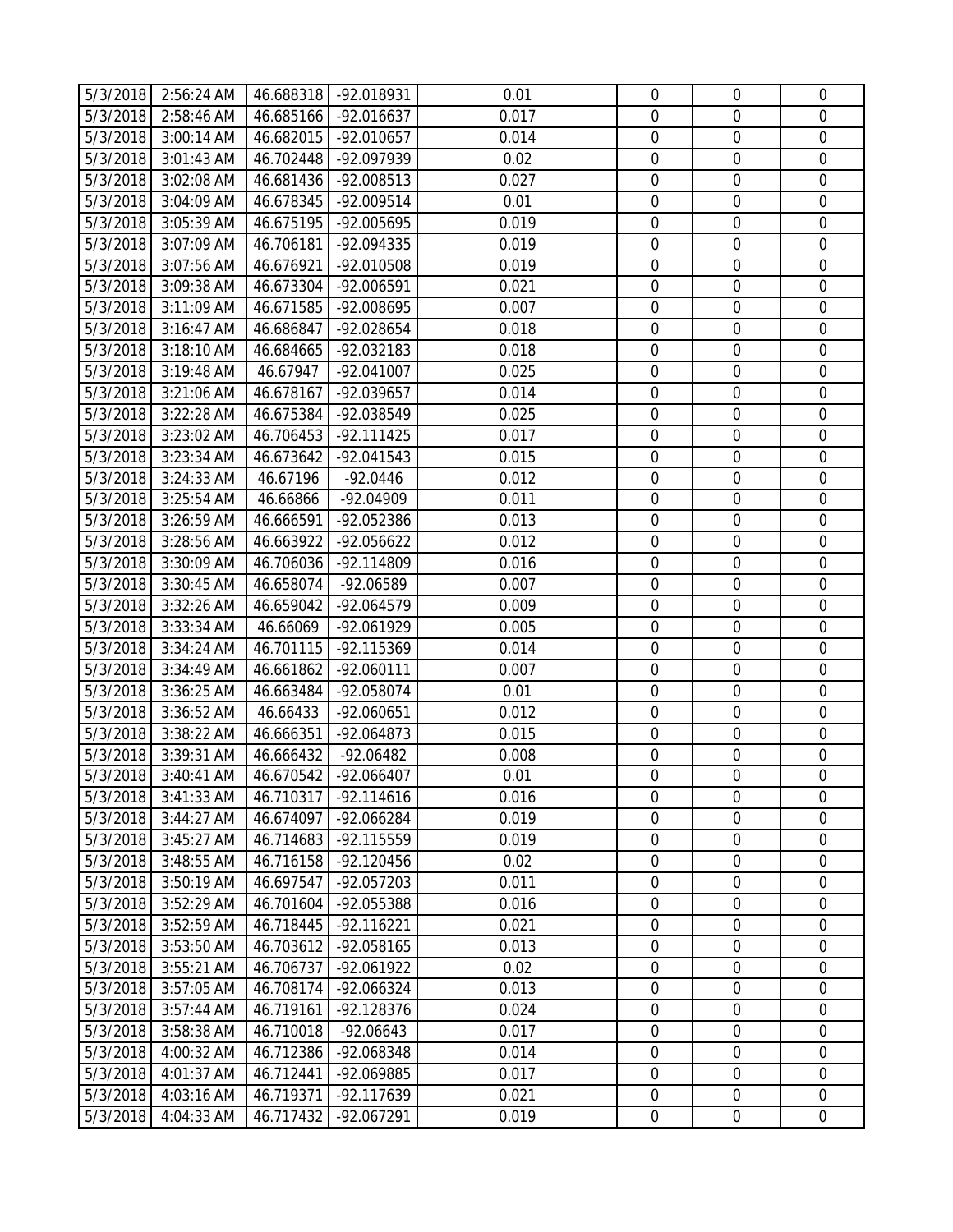|          | 5/3/2018 4:06:53 AM                      |           | 46.719774 -92.067377 | 0.018 | $\mathbf 0$      | $\overline{0}$   | $\mathbf 0$      |
|----------|------------------------------------------|-----------|----------------------|-------|------------------|------------------|------------------|
| 5/3/2018 | 4:08:43 AM                               | 46.717186 | -92.063159           | 0.021 | $\overline{0}$   | $\overline{0}$   | $\overline{0}$   |
| 5/3/2018 | 4:09:09 AM                               | 46.717151 | -92.105536           | 0.024 | $\mathbf 0$      | $\boldsymbol{0}$ | $\mathbf 0$      |
| 5/3/2018 | 4:10:14 AM                               | 46.715033 | $-92.060021$         | 0.017 | $\mathbf 0$      | $\boldsymbol{0}$ | $\mathbf 0$      |
| 5/3/2018 | 4:11:27 AM                               | 46.713883 | $-92.061743$         | 0.018 | $\overline{0}$   | $\mathbf 0$      | $\mathbf 0$      |
| 5/3/2018 | 4:12:10 AM                               | 46.717095 | $-92.100273$         | 0.029 | $\mathbf 0$      | $\mathbf 0$      | $\mathbf 0$      |
| 5/3/2018 | 4:13:03 AM                               | 46.713882 | $-92.06176$          | 0.018 | $\mathbf 0$      | $\boldsymbol{0}$ | $\mathbf 0$      |
| 5/3/2018 | 4:15:29 AM                               | 46.713161 | -92.057752           | 0.02  | $\mathbf 0$      | $\mathbf 0$      | $\mathbf 0$      |
| 5/3/2018 | 4:16:26 AM                               | 46.71699  | -92.091643           | 0.021 | $\mathbf 0$      | $\mathbf 0$      | $\overline{0}$   |
| 5/3/2018 | 4:16:31 AM                               | 46.712071 | -92.059557           | 0.014 | $\mathbf 0$      | $\boldsymbol{0}$ | $\mathbf 0$      |
| 5/3/2018 | 4:21:12 AM                               | 46.718547 | -92.089693           | 0.023 | $\mathbf 0$      | $\boldsymbol{0}$ |                  |
| 5/3/2018 | 4:24:46 AM                               | 46.713331 | -92.088989           | 0.021 | $\overline{0}$   | $\mathbf 0$      | $\mathbf 0$      |
| 5/3/2018 | 4:29:26 AM                               | 46.722624 | -92.062393           | 0.024 | $\mathbf 0$      | $\mathbf 0$      | $\mathbf 0$      |
| 5/3/2018 | 4:30:27 AM                               | 46.721125 | -92.063068           | 0.019 | $\mathbf 0$      | $\mathbf 0$      | $\mathbf 0$      |
| 5/3/2018 | 4:31:06 AM                               | 46.715166 | -92.084868           | 0.022 | $\overline{0}$   | $\mathbf 0$      | $\mathbf 0$      |
| 5/3/2018 | 4:31:22 AM                               | 46.719702 | -92.063644           | 0.013 | $\overline{0}$   | $\mathbf 0$      | $\overline{0}$   |
| 5/3/2018 | 4:35:12 AM                               | 46.711567 | -92.057153           | 0.057 | $\overline{0}$   | $\boldsymbol{0}$ | $\mathbf 0$      |
| 5/3/2018 | 4:35:18 AM                               | 46.720369 | -92.084707           | 0.022 | $\mathbf 0$      | $\boldsymbol{0}$ | $\mathbf 0$      |
| 5/3/2018 | 4:37:12 AM                               | 46.71005  | -92.056597           | 0.021 | $\mathbf 0$      | $\mathbf 0$      | $\mathbf 0$      |
| 5/3/2018 | 4:38:23 AM                               | 46.710974 | $-92.05507$          | 0.023 | $\mathbf 0$      | $\mathbf 0$      | $\mathbf 0$      |
| 5/3/2018 | 4:38:41 AM                               | 46.723177 | -92.083849           | 0.023 | $\mathbf 0$      | $\mathbf 0$      | $\mathbf 0$      |
| 5/3/2018 | 4:39:48 AM                               | 46.709306 | -92.054433           | 0.019 | $\mathbf 0$      | $\mathbf 0$      | $\mathbf 0$      |
| 5/3/2018 | 4:42:11 AM                               | 46.724228 | -92.087904           | 0.023 | $\mathbf 0$      | $\mathbf 0$      | $\mathbf 0$      |
| 5/3/2018 | 4:42:16 AM                               | 46.707313 | -92.055303           | 0.017 | $\mathbf 0$      | $\overline{0}$   | $\mathbf 0$      |
| 5/3/2018 | 4:44:10 AM                               | 46.707913 | -92.051084           | 0.02  | $\mathbf 0$      | $\boldsymbol{0}$ | $\mathbf 0$      |
| 5/3/2018 | 4:45:54 AM                               | 46.727982 | -92.090931           | 0.024 | $\mathbf 0$      | $\boldsymbol{0}$ | $\mathbf 0$      |
| 5/3/2018 | 4:46:02 AM                               | 46.706076 | -92.048505           | 0.026 | $\mathbf 0$      | $\mathbf 0$      | $\mathbf 0$      |
| 5/3/2018 | 4:47:29 AM                               | 46.704385 | -92.051185           | 0.019 | $\mathbf 0$      | $\mathbf 0$      | $\mathbf 0$      |
| 5/3/2018 | 4:49:04 AM                               | 46.702828 | -92.05381            | 0.019 | $\mathbf 0$      | $\mathbf 0$      | $\mathbf 0$      |
| 5/3/2018 | 4:51:09 AM                               | 46.700591 | -92.051252           | 0.026 | $\mathbf 0$      | $\mathbf 0$      | $\mathbf 0$      |
| 5/3/2018 | 4:53:31 AM                               | 46.701829 | -92.048888           | 0.01  | $\mathbf 0$      | $\overline{0}$   | $\mathbf 0$      |
| 5/3/2018 | 4:55:45 AM                               | 46.699217 | -92.044796           | 0.018 | $\mathbf 0$      | $\mathbf 0$      | $\mathbf 0$      |
|          | 5/3/2018 4:55:59 AM 46.730373 -92.093323 |           |                      | 0.028 | $\mathbf 0$      | $\mathbf 0$      | $\overline{0}$   |
| 5/3/2018 | 4:57:01 AM                               | 46.698063 | -92.046625           | 0.021 | $\overline{0}$   | $\overline{0}$   | $\overline{0}$   |
| 5/3/2018 | 4:58:36 AM                               | 46.695716 | $-92.044149$         | 0.017 | $\mathbf 0$      | $\boldsymbol{0}$ | $\boldsymbol{0}$ |
| 5/3/2018 | 4:59:05 AM                               | 46.732841 | $-92.09041$          |       |                  | $\mathbf 0$      | $\mathbf 0$      |
| 5/3/2018 | 5:00:20 AM                               | 46.697493 | -92.041333           | 0.016 | $\mathbf 0$      | $\mathbf 0$      | $\overline{0}$   |
| 5/3/2018 | 5:02:33 AM                               | 46.695666 | -92.03906            | 0.015 | $\mathbf 0$      | $\mathbf 0$      | $\mathbf 0$      |
| 5/3/2018 | 5:06:08 AM                               | 46.693465 | $-92.042227$         | 0.01  | $\boldsymbol{0}$ | $\boldsymbol{0}$ | $\mathbf 0$      |
| 5/3/2018 | 5:09:14 AM                               | 46.691782 | $-92.044333$         | 0.009 | $\mathbf 0$      | $\boldsymbol{0}$ | $\mathbf 0$      |
| 5/3/2018 | 5:19:51 AM                               | 46.711241 | -92.052708           | 0.011 | $\mathbf 0$      | $\mathbf 0$      | $\mathbf 0$      |
| 5/3/2018 | 5:22:44 AM                               | 46.706367 | -92.060007           | 0.019 | $\mathbf 0$      | $\boldsymbol{0}$ | $\boldsymbol{0}$ |
| 5/3/2018 | 5:24:10 AM                               | 46.706088 | $-92.06514$          | 0.019 | $\mathbf 0$      | $\mathbf 0$      | $\mathbf 0$      |
| 5/3/2018 | 5:25:56 AM                               | 46.70634  | $-92.069988$         | 0.017 | $\overline{0}$   | $\mathbf 0$      | $\overline{0}$   |
| 5/3/2018 | 5:27:22 AM                               | 46.708622 | -92.069921           | 0.014 | $\mathbf 0$      | $\mathbf 0$      | $\mathbf 0$      |
| 5/3/2018 | 5:28:31 AM                               | 46.708765 | -92.072166           | 0.022 | $\mathbf 0$      | $\boldsymbol{0}$ | $\mathbf 0$      |
| 5/3/2018 | 5:30:02 AM                               | 46.708914 | $-92.07444$          | 0.024 | $\mathbf 0$      | $\boldsymbol{0}$ | $\mathbf 0$      |
| 5/3/2018 | 5:35:04 AM                               | 46.675404 | -92.09395            | 0.017 | $\mathbf 0$      | $\mathbf 0$      | $\overline{0}$   |
| 5/3/2018 | 5:38:17 AM                               | 46.673528 | -92.098283           | 0.019 | $\boldsymbol{0}$ | $\overline{0}$   | $\boldsymbol{0}$ |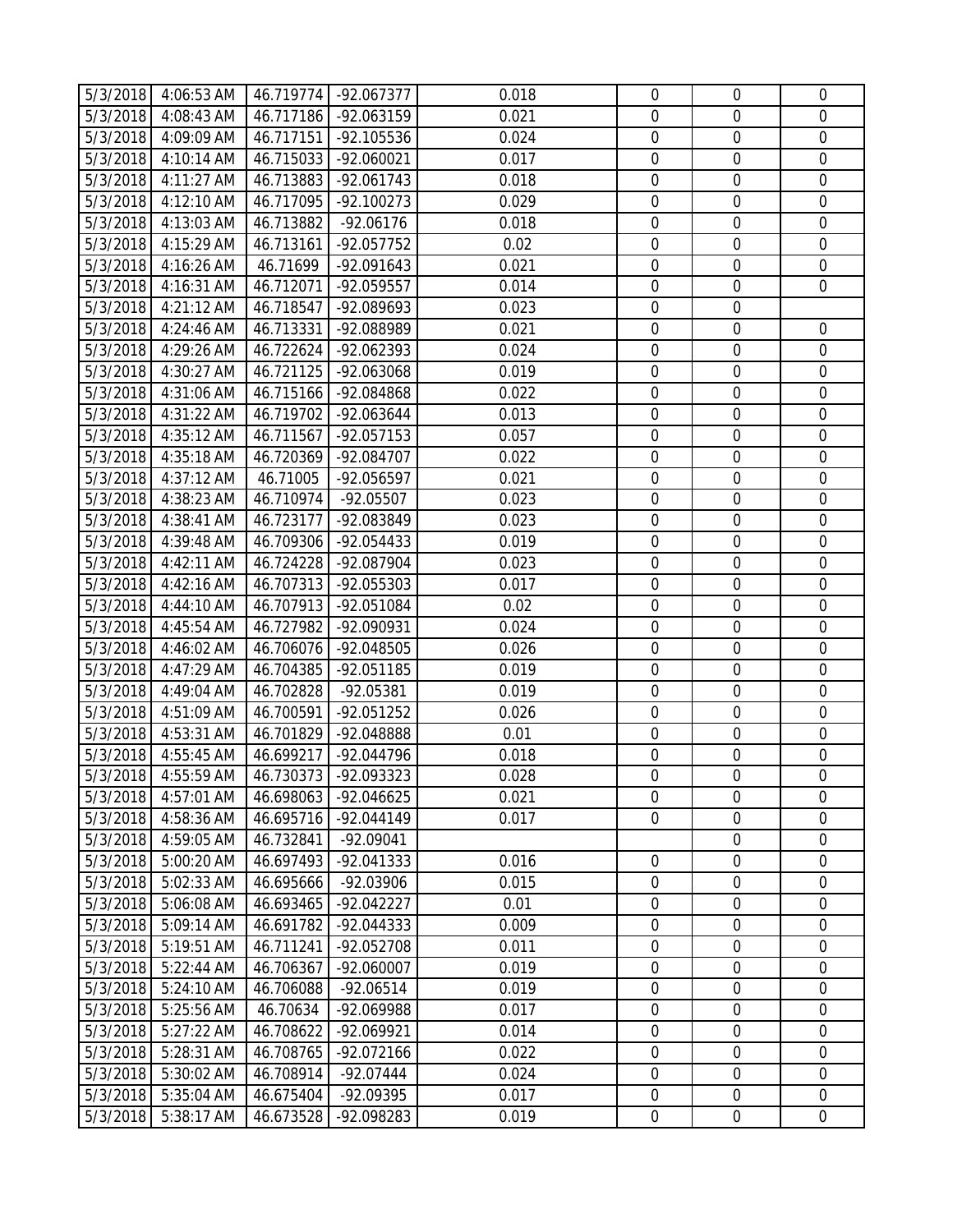|                      | 5/3/2018 5:42:19 AM                        |                        | 46.674899 -92.102906       | 0.067          | $\mathbf 0$    | $\overline{0}$                       | $\mathbf 0$                |
|----------------------|--------------------------------------------|------------------------|----------------------------|----------------|----------------|--------------------------------------|----------------------------|
| 5/3/2018             | 5:45:46 AM                                 | 46.67488               | $-92.108131$               | 0.021          | $\overline{0}$ | $\overline{0}$                       | $\mathbf 0$                |
| 5/3/2018             | 5:49:15 AM                                 | 46.668532              | $-92.107466$               | 0.022          | $\overline{0}$ | $\overline{0}$                       | $\mathbf 0$                |
| 5/3/2018             | 5:52:10 AM                                 | 46.667945              | -92.101494                 | 0.025          | $\mathbf 0$    | $\boldsymbol{0}$                     | $\mathbf 0$                |
| 5/3/2018             | 5:56 AM                                    | 46.665915              | -92.097242                 | 0.025          | $\mathbf 0$    | $\mathbf 0$                          | $\mathbf 0$                |
| 5/3/2018             | 7:41:11 AM                                 | 46.723721              | -92.072372                 | 0.008          |                | $\mathbf 0$                          | $\mathbf 0$                |
| 5/3/2018             | 7:43:54 AM                                 | 46.693221              | $-92.106031$               | 0.013          |                | $\boldsymbol{0}$                     | $\mathbf 0$                |
| 5/3/2018             | 7:51:05 AM                                 | 46.691702              | -92.107669                 | 0.012          |                | $\mathbf 0$                          | $\mathbf 0$                |
| 5/3/2018             | 7:53:51 AM                                 | 46.689286              | -92.108254                 | 0.012          |                | $\mathbf 0$                          | $\mathbf 0$                |
| 5/3/2018             | 7:58:05 AM                                 | 46.690445              | $-92.106206$               | 0.013          |                | $\overline{0}$                       | $\mathbf 0$                |
| 5/3/2018             | 8:02:05 AM                                 | 46.686571              | $-92.105007$               | 0.01           |                | $\boldsymbol{0}$                     | $\mathbf 0$                |
| 5/3/2018             | 8:02:46 AM                                 | 46.727345              | -92.075113                 | 0.006          |                | $\boldsymbol{0}$                     | $\mathbf 0$                |
| 5/3/2018             | 8:06:57 AM                                 | 46.684417              | -92.104984                 | 0.013          |                | $\mathbf 0$                          | $\mathbf 0$                |
| 5/3/2018             | 8:07:54 AM                                 | 46.727901              | -92.079751                 | 0.009          |                | $\mathbf 0$                          | $\mathbf 0$                |
| 5/3/2018             | 8:08:55 AM                                 | 46.687536              | -92.076048                 | 0.014          | $\mathbf 0$    | $\mathbf 0$                          | $\mathbf 0$                |
| 5/3/2018             | 8:11 AM                                    | 46.727901              | -92.084952                 | 0.006          |                | $\mathbf 0$                          | $\mathbf 0$                |
| 5/3/2018             | 8:11:06 AM                                 | 46.684413              | -92.098656                 | 0.013          |                | $\boldsymbol{0}$                     | $\mathbf 0$                |
| 5/3/2018             | 8:15:28 AM                                 | 46.679822              | -92.097558                 | 0.01           |                | $\overline{0}$                       | $\mathbf 0$                |
| 5/3/2018             | 8:16:35 AM                                 | 46.730477              | -92.085773                 | 0.009          |                | $\boldsymbol{0}$                     | $\mathbf 0$                |
| 5/3/2018             | 8:19:17 AM                                 | 46.677896              | -92.099824                 | 0.013          |                | $\mathbf 0$                          | $\mathbf 0$                |
| 5/3/2018             | 8:22:52 AM                                 | 46.733552              | -92.092183                 | 0.017          |                | $\boldsymbol{0}$                     | $\boldsymbol{0}$           |
| 5/3/2018             | 8:23:34 AM                                 | 46.685084              | -92.076825                 | 0.017          | $\overline{0}$ | $\mathbf 0$                          | $\mathbf 0$                |
| 5/3/2018             | 8:24:46 AM                                 | 46.675016              | $-92.100754$               | 0.014          |                | $\mathbf 0$                          | $\mathbf 0$                |
| 5/3/2018             | 8:28:34 AM                                 | 46.727252              | -92.093476                 | 0.013          |                | $\overline{0}$                       | $\mathbf 0$                |
| 5/3/2018             | 8:31:34 AM                                 | 46.672946              | -92.102839                 | 0.015          |                | $\boldsymbol{0}$                     | $\mathbf 0$                |
| 5/3/2018             | 8:34:18 AM                                 | 46.723254              | -92.090049                 | 0.006          |                | $\overline{0}$                       | $\mathbf 0$                |
| 5/3/2018             | 8:35:17 AM                                 | 46.671017              | -92.103197                 | 0.015          |                | $\mathbf 0$                          | $\mathbf 0$                |
| 5/3/2018             | 8:40:17 AM                                 | 46.704913              | -92.063184                 | 0.013          | $\overline{0}$ | $\boldsymbol{0}$                     | $\boldsymbol{0}$           |
| 5/3/2018             | 8:40:52 AM                                 | 46.666681              | -92.102697                 | 0.015          |                | $\mathbf 0$                          | $\mathbf 0$                |
| 5/3/2018             | 8:45:10 AM                                 | 46.667556              | -92.105752                 | 0.016          |                | $\overline{0}$                       | $\mathbf 0$                |
| 5/3/2018             | 8:45:25 AM                                 | 46.703798              | -92.060726                 | 0.012          | $\mathbf 0$    | $\mathbf 0$                          | $\mathbf 0$                |
| 5/3/2018             | 8:48:28 AM                                 | 46.670435              | $-92.10571$                | 0.016          |                | $\mathbf 0$                          | $\mathbf 0$                |
|                      | 5/3/2018 8:50:11 AM   46.703674 -92.058099 |                        |                            | 0.015          | $\overline{0}$ | $\mathbf 0$                          | $\overline{0}$             |
| 5/3/2018             | 8:53:04 AM                                 | 46.673747              | -92.105831                 | 0.015          |                | $\overline{0}$                       | $\overline{0}$             |
| 5/3/2018             | 8:55:59 AM                                 | 46.676411              | -92.105834                 | 0.014          |                | $\boldsymbol{0}$                     | $\mathbf 0$                |
| 5/3/2018             | 8:56:49 AM                                 | 46.701531              | -92.055117                 | 0.014          | $\mathbf 0$    | $\boldsymbol{0}$                     | $\mathbf 0$                |
| 5/3/2018             | 8:58:29 AM                                 | 46.675823              | -92.107358                 | 0.01           |                | $\mathbf 0$                          | $\overline{0}$             |
| 5/3/2018             | 8:58:48 AM                                 | 46.69986               | $-92.05301$                | 0.014          | $\mathbf 0$    | $\mathbf 0$                          | $\mathbf 0$                |
| 5/3/2018             | 9:01:30 AM                                 | 46.697833              | -92.057359                 | 0.015          | $\mathbf 0$    | $\mathbf 0$                          | $\mathbf 0$                |
| 5/3/2018             | 9:04:15 AM                                 | 46.672375              | -92.107449                 | 0.013          |                | $\mathbf 0$<br>$\mathbf 0$           | $\mathbf 0$<br>$\mathbf 0$ |
| 5/3/2018             | 9:04:17 AM                                 | 46.699135              | -92.059705                 | 0.014          | $\mathbf 0$    |                                      | $\mathbf 0$                |
| 5/3/2018<br>5/3/2018 | 9:05 AM<br>9:07:32 AM                      | 46.713732<br>46.699559 | $-92.104421$<br>-92.056282 | 0.019<br>0.014 | $\mathbf 0$    | $\boldsymbol{0}$<br>$\boldsymbol{0}$ | $\mathbf 0$                |
| 5/3/2018             |                                            |                        | $-92.109117$               | 0.015          |                | $\boldsymbol{0}$                     | $\mathbf 0$                |
| 5/3/2018             | 9:08:06 AM<br>9:11:43 AM                   | 46.669612<br>46.69585  | -92.060565                 | 0.014          | $\mathbf 0$    | $\mathbf 0$                          | $\mathbf 0$                |
| 5/3/2018             | 9:11:48 AM                                 | 46.669642              | $-92.114413$               | 0.013          |                | $\boldsymbol{0}$                     | $\mathbf 0$                |
| 5/3/2018             | 9:15:53 AM                                 | 46.667997              | -92.108384                 | 0.011          |                | $\mathbf 0$                          | $\mathbf 0$                |
| 5/3/2018             | 9:16:02 AM                                 | 46.692561              | -92.063402                 | 0.013          | $\mathbf 0$    | $\boldsymbol{0}$                     | $\mathbf 0$                |
| 5/3/2018             | 9:18:07 AM                                 | 46.691101              | -92.061837                 | 0.017          | $\overline{0}$ | $\overline{0}$                       | $\overline{0}$             |
|                      |                                            |                        |                            |                |                |                                      |                            |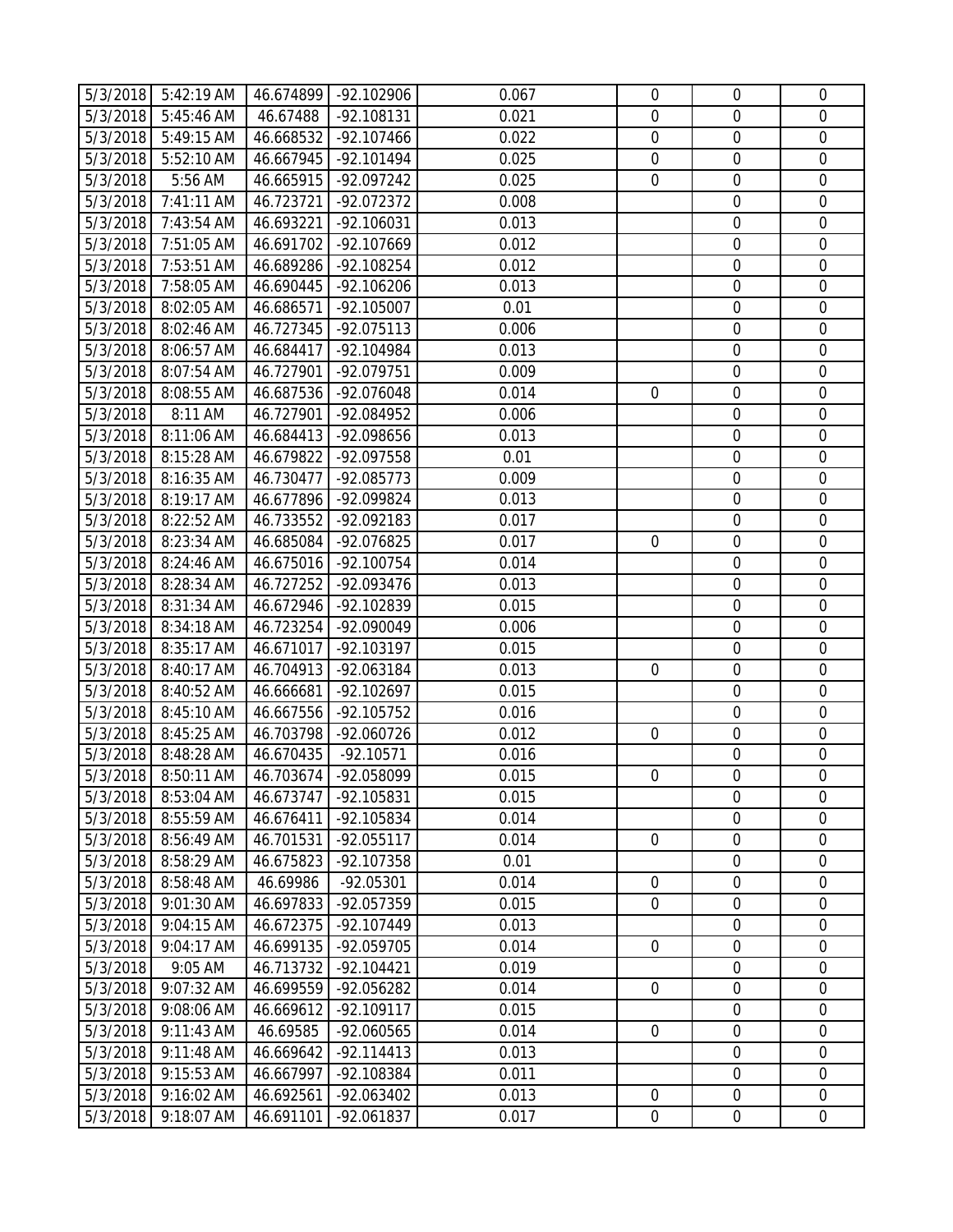|          | 5/3/2018 9:19:51 AM                       | 46.6659   | $-92.110401$ | 0.015 |                  | $\overline{0}$   | $\mathbf 0$      |
|----------|-------------------------------------------|-----------|--------------|-------|------------------|------------------|------------------|
| 5/3/2018 | 9:22:31 AM                                | 46.690508 | -92.065853   | 0.014 | $\mathbf 0$      | $\mathbf 0$      | $\overline{0}$   |
| 5/3/2018 | 9:26:47 AM                                | 46.686481 | -92.067035   | 0.021 | $\overline{0}$   | $\boldsymbol{0}$ | $\mathbf 0$      |
| 5/3/2018 | 9:28:19 AM                                | 46.715957 | $-92.114237$ | 0.011 |                  | $\boldsymbol{0}$ | $\mathbf 0$      |
| 5/3/2018 | 9:30:23 AM                                | 46.680659 | $-92.06643$  | 0.015 | $\mathbf 0$      | $\mathbf 0$      | $\mathbf 0$      |
| 5/3/2018 | 9:35:19 AM                                | 46.666307 | -92.105205   | 0.013 |                  | $\mathbf 0$      | $\mathbf 0$      |
| 5/3/2018 | 9:35:33 AM                                | 46.674517 | $-92.066601$ | 0.019 | $\mathbf 0$      | $\boldsymbol{0}$ | $\boldsymbol{0}$ |
| 5/3/2018 | 9:40:37 AM                                | 46.664341 | $-92.107427$ | 0.012 |                  | $\mathbf 0$      | $\mathbf 0$      |
| 5/3/2018 | 9:42:09 AM                                | 46.665505 | -92.063379   | 0.016 | $\overline{0}$   | $\mathbf 0$      | $\mathbf 0$      |
| 5/3/2018 | 9:43:54 AM                                | 46.662232 | -92.108572   | 0.012 |                  | $\boldsymbol{0}$ | $\mathbf 0$      |
| 5/3/2018 | 9:47:41 AM                                | 46.660852 | -92.106793   | 0.013 |                  | $\mathbf 0$      | $\boldsymbol{0}$ |
| 5/3/2018 | 9:48:54 AM                                | 46.680835 | -92.038271   | 0.01  | $\overline{0}$   | $\mathbf 0$      | $\mathbf 0$      |
| 5/3/2018 | 9:51:18 AM                                | 46.661017 | -92.103457   | 0.014 |                  | $\mathbf 0$      | $\mathbf 0$      |
| 5/3/2018 | 9:52:18 AM                                | 46.684447 | $-92.02975$  | 0.012 | $\mathbf 0$      | $\mathbf 0$      | $\mathbf 0$      |
| 5/3/2018 | 9:56:54 AM                                | 46.686529 | -92.032573   | 0.01  | $\overline{0}$   | $\mathbf 0$      | $\mathbf 0$      |
| 5/3/2018 | 9:57:58 AM                                | 46.663348 | -92.102814   | 0.012 |                  | $\mathbf 0$      | $\overline{0}$   |
| 5/3/2018 | 10:00:07 AM                               | 46.687917 | -92.028915   | 0.011 | $\overline{0}$   | $\boldsymbol{0}$ | $\mathbf 0$      |
|          | 5/3/2018 10:01:04 AM                      | 46.66518  | -92.101309   | 0.013 |                  | $\boldsymbol{0}$ | $\mathbf 0$      |
|          | 5/3/2018 10:02:56 AM                      | 46.686336 | -92.026186   | 0.011 | $\overline{0}$   | $\mathbf 0$      | $\mathbf 0$      |
|          | 5/3/2018 10:04:21 AM                      | 46.662189 | -92.099808   | 0.012 |                  | $\mathbf 0$      | $\mathbf 0$      |
|          | 5/3/2018 10:05:06 AM                      | 46.687759 | $-92.025112$ | 0.012 | $\overline{0}$   | $\mathbf 0$      | $\mathbf 0$      |
|          | 5/3/2018 10:08:36 AM                      | 46.658045 | -92.098457   | 0.01  |                  | $\overline{0}$   | $\mathbf 0$      |
|          | 5/3/2018 10:11:36 AM                      | 46.660245 | $-92.101377$ | 0.014 |                  | $\mathbf 0$      | $\mathbf 0$      |
|          | 5/3/2018 10:14:55 AM                      | 46.663823 | $-92.101492$ | 0.012 |                  | $\overline{0}$   | $\mathbf 0$      |
|          | 5/3/2018 10:21:08 AM                      | 46.669602 | -92.101449   | 0.019 |                  | $\boldsymbol{0}$ | $\mathbf 0$      |
|          | 5/3/2018 10:23:38 AM                      | 46.687391 | $-92.024012$ | 0.013 | $\overline{0}$   | $\boldsymbol{0}$ | $\mathbf 0$      |
|          | 5/3/2018 10:26:07 AM                      | 46.684784 | -92.023039   | 0.013 | $\overline{0}$   | $\mathbf 0$      | $\mathbf 0$      |
|          | 5/3/2018 10:26:25 AM                      | 46.668156 | $-92.100561$ | 0.017 |                  | $\mathbf 0$      | $\mathbf 0$      |
|          | 5/3/2018 10:28:33 AM                      | 46.683861 | -92.022061   | 0.014 | $\mathbf 0$      | $\mathbf 0$      | $\mathbf 0$      |
|          | 5/3/2018 10:31:03 AM                      | 46.683332 | -92.019427   | 0.019 | $\overline{0}$   | $\mathbf 0$      | $\mathbf 0$      |
|          | 5/3/2018 10:32:20 AM                      | 46.671025 | -92.098357   | 0.018 |                  | $\mathbf 0$      | $\mathbf 0$      |
| 5/3/2018 | 10:35:41 AM                               | 46.676966 | -92.010796   | 0.015 | $\overline{0}$   | $\mathbf 0$      | $\mathbf 0$      |
|          | 5/3/2018 10:37:22 AM 46.667962 -92.098154 |           |              | 0.018 |                  | $\boldsymbol{0}$ | $\overline{0}$   |
|          | 5/3/2018 10:38:55 AM                      | 46.67469  | -92.009628   | 0.014 | $\overline{0}$   | $\overline{0}$   | $\overline{0}$   |
| 5/3/2018 | 10:41:28 AM                               | 46.672985 | -92.008028   | 0.016 | $\mathbf 0$      | $\boldsymbol{0}$ | $\mathbf 0$      |
| 5/3/2018 | 10:42:15 AM                               | 46.665887 | -92.095924   | 0.014 |                  | $\overline{0}$   | $\mathbf 0$      |
|          | 5/3/2018 10:45:27 AM                      | 46.665579 | -92.089891   | 0.014 |                  | $\mathbf 0$      | $\overline{0}$   |
|          | 5/3/2018 10:45:49 AM                      | 46.670845 | -92.003026   | 0.014 | $\overline{0}$   | $\mathbf 0$      | $\mathbf 0$      |
| 5/3/2018 | 10:51:03 AM                               | 46.662562 | -92.089545   | 0.019 |                  | $\boldsymbol{0}$ | $\mathbf 0$      |
|          | 5/3/2018 10:53:38 AM                      | 46.719907 | -92.080204   | 0.009 |                  | $\boldsymbol{0}$ | $\mathbf 0$      |
| 5/3/2018 | 10:53:46 AM                               | 46.676332 | -92.006914   | 0.013 | $\overline{0}$   | $\mathbf 0$      | $\mathbf 0$      |
| 5/3/2018 | 10:54:48 AM                               | 46.66695  | -92.095561   | 0.016 |                  | $\boldsymbol{0}$ | $\boldsymbol{0}$ |
| 5/3/2018 | 10:55:58 AM                               | 46.675852 | -92.006489   | 0.014 | $\mathbf 0$      | $\mathbf 0$      | $\mathbf 0$      |
|          | 5/3/2018 10:58:40 AM                      | 46.667895 | -92.092709   | 0.019 |                  | $\mathbf 0$      | $\overline{0}$   |
| 5/3/2018 | 10:59:14 AM                               | 46.676805 | -92.006846   | 0.014 | $\mathbf 0$      | $\mathbf 0$      | $\mathbf 0$      |
| 5/3/2018 | 11:02:56 AM                               | 46.679811 | -92.008636   | 0.012 | $\mathbf 0$      | $\boldsymbol{0}$ | $\mathbf 0$      |
| 5/3/2018 | 11:03:43 AM                               | 46.669098 | $-92.08672$  | 0.015 |                  | $\boldsymbol{0}$ | $\mathbf 0$      |
| 5/3/2018 | 11:05:59 AM                               | 46.668938 | -92.07941    | 0.014 |                  | $\mathbf 0$      | $\overline{0}$   |
| 5/3/2018 | 11:06:23 AM                               | 46.682098 | -92.009243   | 0.013 | $\boldsymbol{0}$ | $\overline{0}$   | $\boldsymbol{0}$ |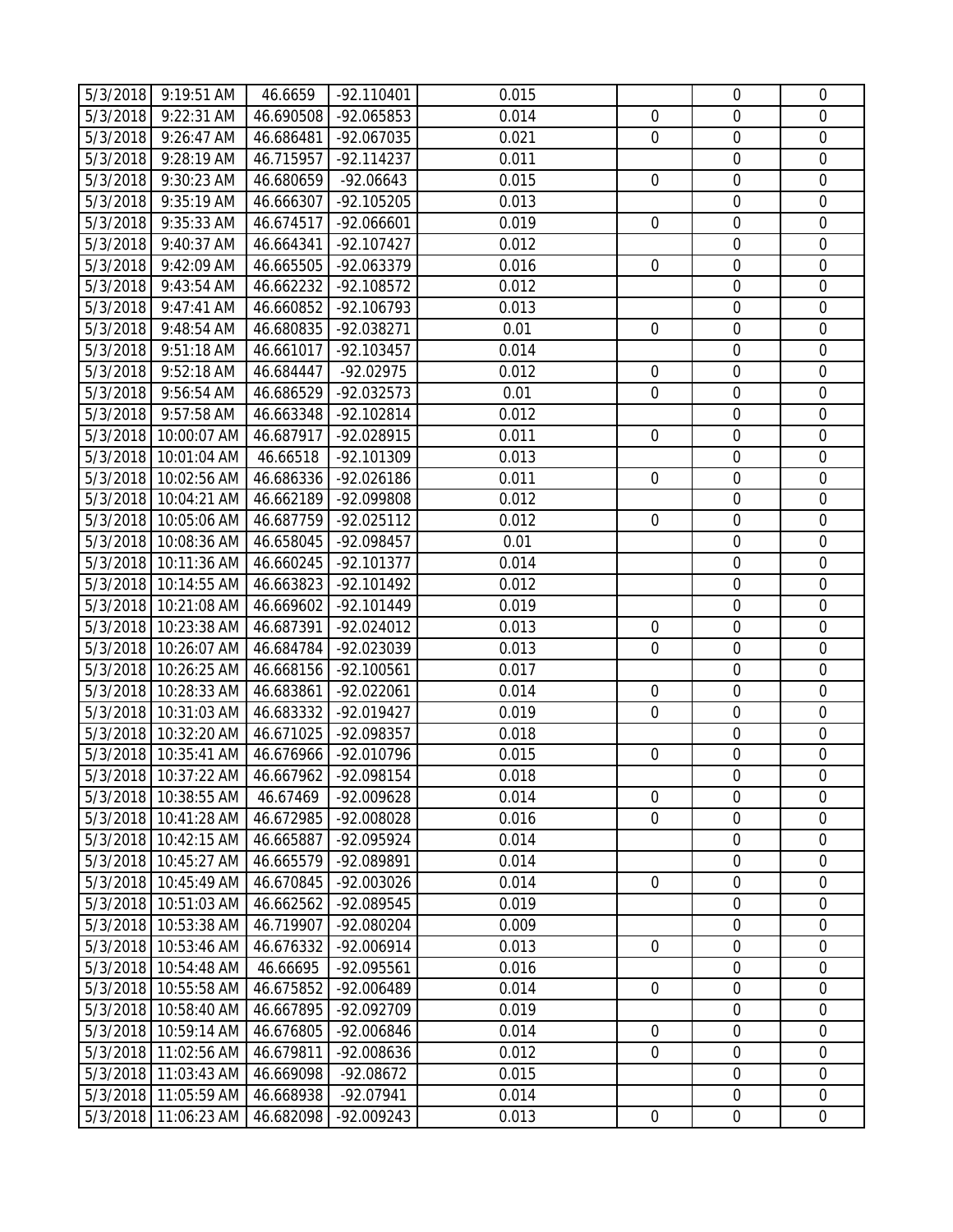|          | 5/3/2018 11:09:40 AM 46.667592 -92.081597 |           |                      | 0.015 |                | $\overline{0}$   | $\overline{0}$   |
|----------|-------------------------------------------|-----------|----------------------|-------|----------------|------------------|------------------|
|          | 5/3/2018 11:10:29 AM                      | 46.680425 | -92.00694            | 0.014 | $\overline{0}$ | $\overline{0}$   | $\mathbf{0}$     |
|          | 5/3/2018 11:12:41 AM                      | 46.681834 | $-92.006647$         | 0.016 | $\mathbf 0$    | $\overline{0}$   | $\mathbf 0$      |
|          | 5/3/2018 11:13:18 AM                      | 46.666439 | -92.079641           | 0.013 |                | $\boldsymbol{0}$ | $\mathbf 0$      |
|          | 5/3/2018 11:17:20 AM                      | 46.679157 | -92.011891           | 0.014 | $\mathbf 0$    | $\mathbf 0$      | $\mathbf 0$      |
|          | 5/3/2018 11:19:08 AM                      | 46.721149 | -92.088584           | 0.051 |                | $\mathbf 0$      | $\mathbf 0$      |
|          | 5/3/2018 11:21:12 AM                      | 46.672549 | -92.076961           | 0.017 |                | $\boldsymbol{0}$ | $\mathbf 0$      |
|          | 5/3/2018 11:29:50 AM                      | 46.668794 | -92.071784           | 0.013 |                | $\mathbf 0$      | $\mathbf 0$      |
|          | 5/3/2018 11:32:48 AM                      | 46.718416 | -92.099493           | 0.019 |                | $\mathbf 0$      | $\mathbf 0$      |
|          | 5/3/2018 11:35:18 AM                      | 46.682761 | -92.011563           | 0.013 | $\overline{0}$ | $\overline{0}$   | $\mathbf 0$      |
|          | 5/3/2018 11:36:27 AM                      | 46.667874 | $-92.07623$          | 0.013 |                | $\boldsymbol{0}$ | $\mathbf 0$      |
|          | 5/3/2018 11:38:18 AM                      | 46.686135 | -92.017658           | 0.017 | $\overline{0}$ | $\overline{0}$   | $\mathbf 0$      |
|          | 5/3/2018 11:38:43 AM                      | 46.709972 | -92.099606           | 0.005 |                | $\mathbf 0$      | $\mathbf 0$      |
|          | 5/3/2018 11:43:55 AM                      | 46.68749  | -92.013581           | 0.014 | $\mathbf 0$    | $\mathbf 0$      | $\mathbf 0$      |
|          | 5/3/2018 11:50:40 AM                      | 46.698875 | -92.079413           | 0.007 |                | $\mathbf 0$      | $\mathbf 0$      |
|          | 5/3/2018 11:51:14 AM                      | 46.684623 | -92.017905           | 0.013 | $\mathbf 0$    | $\mathbf 0$      | $\mathbf 0$      |
| 5/3/2018 | 11:59 AM                                  | 46.686321 | -92.020659           | 0.014 | $\mathbf 0$    | $\boldsymbol{0}$ | $\mathbf 0$      |
| 5/3/2018 | 12:01:37 PM                               | 46.68822  | -92.020387           | 0.013 | $\mathbf 0$    | $\mathbf 0$      | $\mathbf 0$      |
|          | 5/3/2018 12:03:19 PM                      | 46.688216 | -92.020382           | 0.012 | $\mathbf 0$    | $\mathbf 0$      | $\mathbf 0$      |
|          | 5/3/2018 12:10:25 PM                      | 46.690823 | $-92.023617$         | 0.013 | $\mathbf 0$    | $\mathbf 0$      | $\mathbf 0$      |
|          | 5/3/2018 12:13:33 PM                      | 46.691376 | -92.026136           | 0.015 | $\mathbf 0$    | $\boldsymbol{0}$ | $\boldsymbol{0}$ |
|          | 5/3/2018 12:17:18 PM                      | 46.693285 | -92.028507           | 0.013 | $\mathbf 0$    | $\overline{0}$   | $\mathbf 0$      |
| 5/3/2018 | 12:20 PM                                  | 46.693483 | -92.028673           | 0.01  | $\overline{0}$ | $\mathbf 0$      | $\mathbf 0$      |
| 5/3/2018 | 12:42:16 PM                               | 46.687512 | -92.105882           | 0.062 |                | $\overline{0}$   | $\mathbf 0$      |
| 5/3/2018 | 12:46:37 PM                               | 46.689566 | $-92.10707$          | 0.065 |                | $\overline{0}$   | $\mathbf 0$      |
|          | 5/3/2018 12:49:29 PM                      | 46.69162  | $-92.10721$          | 0.065 |                | $\mathbf 0$      | $\mathbf 0$      |
| 5/3/2018 | 1:03:27 PM                                | 46.692273 | $-92.10854$          | 0.086 |                |                  | $\mathbf 0$      |
| 5/3/2018 | 1:06:03 PM                                | 46.690664 | $-92.108267$         | 0.087 |                | $\overline{0}$   | $\boldsymbol{0}$ |
| 5/3/2018 | 1:08:04 PM                                | 46.689433 | -92.108433           | 0.088 |                | $\overline{0}$   | $\mathbf 0$      |
| 5/3/2018 | 1:10:52 PM                                | 46.690184 | -92.105096           | 0.094 |                | $\mathbf 0$      | $\mathbf 0$      |
| 5/3/2018 | 2:29:04 PM                                | 46.668435 | -92.066451           | 0.01  |                | $\overline{0}$   | $\mathbf 0$      |
| 5/3/2018 | 2:29:53 PM                                | 46.708252 | -92.053104           | 0.014 | $\mathbf 0$    | $\mathbf 0$      | $\mathbf 0$      |
|          | 5/3/2018 2:32:43 PM                       |           | 46.662675 -92.056233 | 0.009 |                | $\overline{0}$   | $\overline{0}$   |
| 5/3/2018 | 2:35:31 PM                                | 46.70595  | $-92.0501$           | 0.014 | $\overline{0}$ | $\overline{0}$   | $\overline{0}$   |
| 5/3/2018 | 2:36:32 PM                                | 46.665243 | -92.054579           | 0.01  |                | $\boldsymbol{0}$ | $\mathbf 0$      |
| 5/3/2018 | 2:37:27 PM                                | 46.703497 | $-92.047411$         | 0.014 | $\mathbf 0$    | $\boldsymbol{0}$ | $\mathbf 0$      |
| 5/3/2018 | 2:39:23 PM                                | 46.703305 | -92.044891           | 0.016 | $\mathbf 0$    | $\mathbf 0$      | $\mathbf 0$      |
| 5/3/2018 | 2:39:51 PM                                | 46.669516 | -92.047655           | 0.013 |                | $\mathbf 0$      | $\mathbf 0$      |
| 5/3/2018 | 2:41:45 PM                                | 46.69266  | $-92.10851$          | 0.005 |                | $\mathbf 0$      | $\mathbf 0$      |
| 5/3/2018 | 2:43:02 PM                                | 46.675646 | $-92.0378$           | 0.012 |                | $\mathbf 0$      | $\mathbf 0$      |
| 5/3/2018 | 2:46:44 PM                                | 46.689318 | -92.108565           | 0.007 |                | $\mathbf 0$      | $\mathbf 0$      |
| 5/3/2018 | 2:47:46 PM                                | 46.679329 | -92.041025           | 0.012 |                | $\boldsymbol{0}$ | $\mathbf 0$      |
| 5/3/2018 | 2:50:54 PM                                | 46.70023  | $-92.042761$         | 0.013 | $\mathbf 0$    | $\boldsymbol{0}$ | $\mathbf 0$      |
| 5/3/2018 | 2:52:25 PM                                | 46.681864 | $-92.03663$          | 0.015 |                | $\mathbf 0$      | $\mathbf 0$      |
| 5/3/2018 | 2:53:26 PM                                | 46.691625 | -92.107251           | 0.007 |                | $\mathbf 0$      | $\mathbf 0$      |
| 5/3/2018 | 2:56:58 PM                                | 46.691947 | $-92.10314$          | 0.007 |                | $\boldsymbol{0}$ | $\mathbf 0$      |
| 5/3/2018 | 3:00:09 PM                                | 46.684611 | -92.032264           | 0.012 |                | $\mathbf 0$      | $\mathbf 0$      |
| 5/3/2018 | 3:01:03 PM                                | 46.693719 | -92.103538           | 0.008 |                | $\boldsymbol{0}$ | $\mathbf 0$      |
| 5/3/2018 | 3:03:01 PM                                | 46.684145 | -92.029682           | 0.01  |                | $\boldsymbol{0}$ | $\overline{0}$   |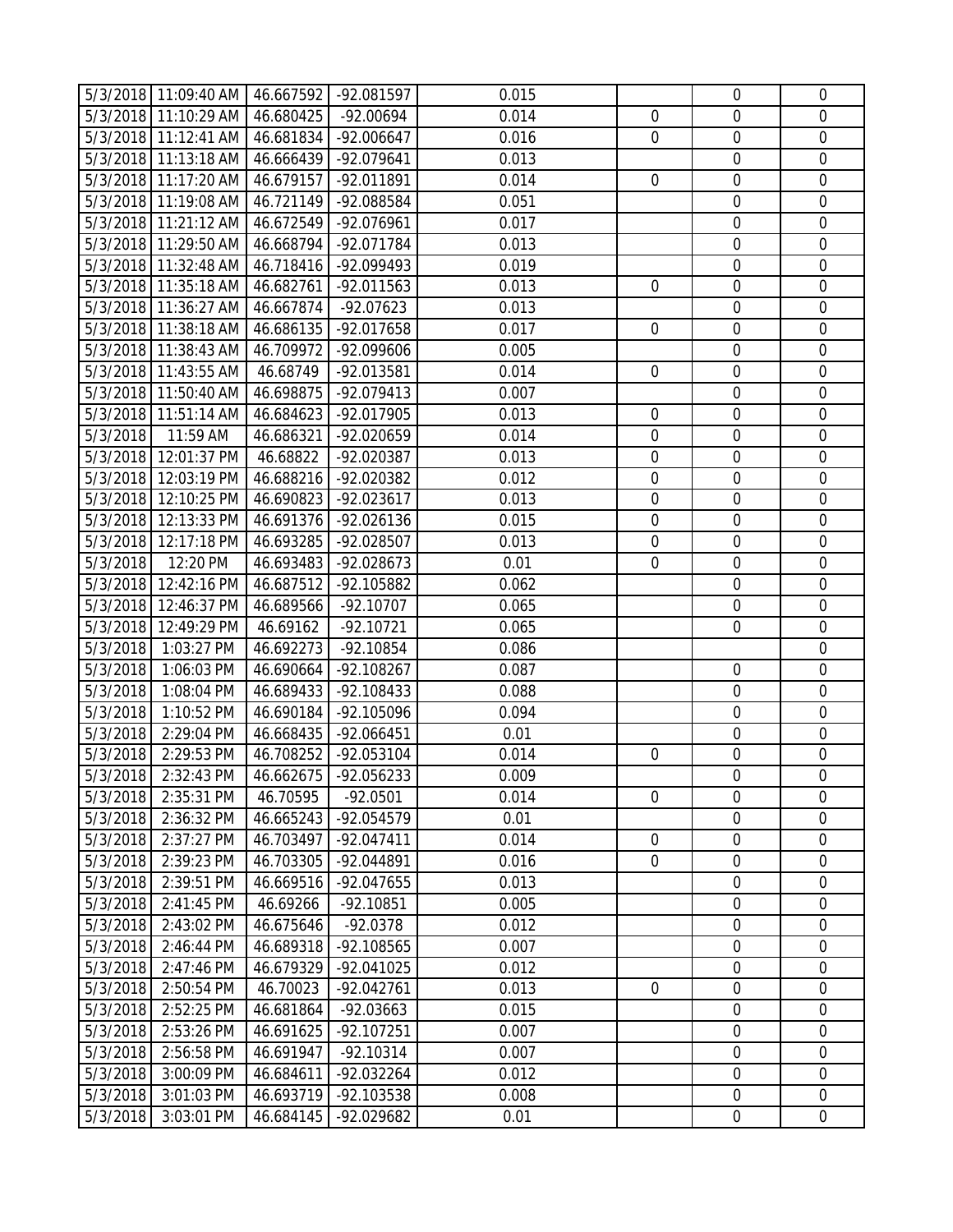|          | 5/3/2018 3:06:01 PM |           | 46.695146 -92.101171 | 0.009 |                  | $\overline{0}$   | $\overline{0}$   |
|----------|---------------------|-----------|----------------------|-------|------------------|------------------|------------------|
| 5/3/2018 | 3:07:14 PM          | 46.686666 | -92.032859           | 0.01  |                  | $\overline{0}$   | $\overline{0}$   |
| 5/3/2018 | 3:09:51 PM          | 46.689579 | -92.032828           | 0.014 |                  | $\boldsymbol{0}$ | $\mathbf 0$      |
| 5/3/2018 | 3:11:03 PM          | 46.700127 | -92.042751           | 0.015 | $\overline{0}$   | $\boldsymbol{0}$ | $\mathbf 0$      |
| 5/3/2018 | 3:11:59 PM          | 46.687918 | $-92.030414$         | 0.012 |                  | $\mathbf 0$      | $\mathbf 0$      |
| 5/3/2018 | 3:14:41 PM          | 46.699399 | $-92.04013$          | 0.014 | $\mathbf 0$      | $\mathbf 0$      | $\mathbf 0$      |
| 5/3/2018 | 3:16:23 PM          | 46.697946 | -92.038012           | 0.013 | $\mathbf 0$      | $\boldsymbol{0}$ | $\boldsymbol{0}$ |
| 5/3/2018 | 3:16:51 PM          | 46.68527  | -92.02892            | 0.011 |                  | $\mathbf 0$      | $\mathbf 0$      |
| 5/3/2018 | 3:18:13 PM          | 46.696334 | -92.037882           | 0.013 | $\mathbf 0$      | $\mathbf 0$      | $\mathbf 0$      |
| 5/3/2018 | 3:18:15 PM          | 46.69862  | -92.099666           | 0.004 |                  | $\boldsymbol{0}$ | $\boldsymbol{0}$ |
| 5/3/2018 | 3:20:41 PM          | 46.689448 | -92.030109           | 0.014 |                  | $\boldsymbol{0}$ | $\boldsymbol{0}$ |
| 5/3/2018 | 3:23:36 PM          | 46.690753 | -92.030835           | 0.013 |                  | $\mathbf 0$      | $\mathbf 0$      |
| 5/3/2018 | 3:23:42 PM          | 46.703777 | -92.047189           | 0.013 | $\overline{0}$   | $\mathbf 0$      | $\mathbf 0$      |
| 5/3/2018 | 3:25:22 PM          | 46.699357 | -92.094941           | 0.006 |                  | $\boldsymbol{0}$ | $\mathbf 0$      |
| 5/3/2018 | 3:26:05 PM          | 46.704424 | -92.049658           | 0.013 | $\overline{0}$   | $\boldsymbol{0}$ | $\boldsymbol{0}$ |
| 5/3/2018 | 3:26:34 PM          | 46.688515 | -92.027904           | 0.011 |                  | $\mathbf 0$      | $\overline{0}$   |
| 5/3/2018 | 3:28:12 PM          | 46.706023 | -92.051886           | 0.013 | $\overline{0}$   | $\boldsymbol{0}$ | $\mathbf 0$      |
| 5/3/2018 | 3:30:19 PM          | 46.708209 | $-92.054621$         | 0.018 | $\mathbf 0$      | $\boldsymbol{0}$ | $\mathbf 0$      |
| 5/3/2018 | 3:35:08 PM          | 46.709904 | -92.055212           | 0.012 | $\mathbf 0$      | $\mathbf 0$      | $\mathbf 0$      |
| 5/3/2018 | 3:37:15 PM          | 46.712855 | $-92.057213$         | 0.015 | $\mathbf 0$      | $\overline{0}$   | $\mathbf 0$      |
| 5/3/2018 | 3:38:24 PM          | 46.703011 | -92.089909           | 0.006 |                  | $\boldsymbol{0}$ | $\mathbf 0$      |
| 5/3/2018 | 3:39:35 PM          | 46.714397 | -92.059118           | 0.013 | $\mathbf 0$      | $\mathbf 0$      | $\mathbf 0$      |
| 5/3/2018 | 3:43:01 PM          | 46.716073 | $-92.061175$         | 0.012 | $\mathbf 0$      | $\mathbf 0$      | $\mathbf 0$      |
| 5/3/2018 | 3:46:21 PM          | 46.717516 | -92.063307           | 0.012 | $\mathbf 0$      | $\overline{0}$   | $\mathbf 0$      |
| 5/3/2018 | 3:50:24 PM          | 46.719223 | -92.066005           | 0.014 | $\mathbf 0$      | $\boldsymbol{0}$ | $\mathbf 0$      |
| 5/3/2018 | 3:52:36 PM          | 46.720413 | -92.066758           | 0.012 | $\mathbf 0$      | $\boldsymbol{0}$ | $\mathbf 0$      |
| 5/3/2018 | 3:55:13 PM          | 46.719935 | -92.070215           | 0.011 | $\mathbf 0$      | $\boldsymbol{0}$ | $\mathbf 0$      |
| 5/3/2018 | $3:57:28$ PM        | 46.72131  | -92.071059           | 0.013 | $\mathbf 0$      | $\boldsymbol{0}$ | $\mathbf 0$      |
| 5/3/2018 | 4:01:46 PM          | 46.721624 | -92.071251           | 0.015 | $\mathbf 0$      | $\mathbf 0$      | $\mathbf 0$      |
| 5/3/2018 | 4:03:35 PM          | 46.724006 | -92.072357           | 0.011 | $\mathbf 0$      | $\mathbf 0$      | $\mathbf 0$      |
| 5/3/2018 | 4:12:23 PM          | 46.719347 | $-92.0722$           | 0.013 | $\overline{0}$   | $\overline{0}$   | $\mathbf 0$      |
| 5/3/2018 | 4:20:42 PM          | 46.715199 | -92.096702           | 0.009 |                  | $\mathbf 0$      | $\mathbf 0$      |
|          | 5/3/2018 4:28:27 PM |           | 46.719074 -92.070212 | 0.013 | $\overline{0}$   | $\boldsymbol{0}$ | $\overline{0}$   |
| 5/3/2018 | 4:28:41 PM          | 46.715313 | -92.092535           | 0.007 |                  | $\overline{0}$   | $\overline{0}$   |
| 5/3/2018 | 4:30:51 PM          | 46.717515 | -92.067503           | 0.013 | $\mathbf 0$      | $\boldsymbol{0}$ | $\boldsymbol{0}$ |
| 5/3/2018 | 4:31:57 PM          | 46.715632 | -92.064703           | 0.013 | $\mathbf 0$      | $\mathbf 0$      | $\mathbf 0$      |
| 5/3/2018 | 4:32:04 PM          | 46.715143 | -92.088512           | 0.006 |                  | $\mathbf 0$      | $\overline{0}$   |
| 5/3/2018 | 4:33:32 PM          | 46.71348  | $-92.061553$         | 0.011 | $\mathbf 0$      | $\mathbf 0$      | $\mathbf 0$      |
| 5/3/2018 | 4:35:07 PM          | 46.711844 | -92.059396           | 0.016 | $\mathbf 0$      | $\boldsymbol{0}$ | $\mathbf 0$      |
| 5/3/2018 | 4:37:55 PM          | 46.709303 | -92.056267           | 0.011 | $\overline{0}$   | $\mathbf 0$      | $\mathbf 0$      |
| 5/3/2018 | 4:39:50 PM          | 46.707272 | -92.053649           | 0.012 | $\overline{0}$   | $\mathbf 0$      | $\mathbf 0$      |
| 5/3/2018 | 4:41:09 PM          | 46.71216  | -92.101038           | 0.009 |                  | $\boldsymbol{0}$ | $\boldsymbol{0}$ |
| 5/3/2018 | 4:42:34 PM          | 46.703525 | -92.048935           | 0.013 | $\mathbf 0$      | $\mathbf 0$      | $\mathbf 0$      |
| 5/3/2018 | 4:45:07 PM          | 46.701248 | $-92.04606$          | 0.011 | $\overline{0}$   | $\mathbf 0$      | $\overline{0}$   |
| 5/3/2018 | 4:46:47 PM          | 46.698909 | $-92.043011$         | 0.012 | $\mathbf 0$      | $\mathbf 0$      | $\mathbf 0$      |
| 5/3/2018 | 4:47:54 PM          | 46.697097 | -92.040558           | 0.012 | $\mathbf 0$      | $\boldsymbol{0}$ | $\mathbf 0$      |
| 5/3/2018 | 4:49:34 PM          | 46.694834 | -92.039332           | 0.011 | $\overline{0}$   | $\mathbf 0$      | $\mathbf 0$      |
| 5/3/2018 | 4:53:55 PM          | 46.694338 | -92.037926           | 0.013 | $\mathbf 0$      | $\overline{0}$   | $\overline{0}$   |
| 5/3/2018 | 5:03:09 PM          | 46.695687 | -92.041977           | 0.014 | $\boldsymbol{0}$ | $\overline{0}$   | $\boldsymbol{0}$ |
|          |                     |           |                      |       |                  |                  |                  |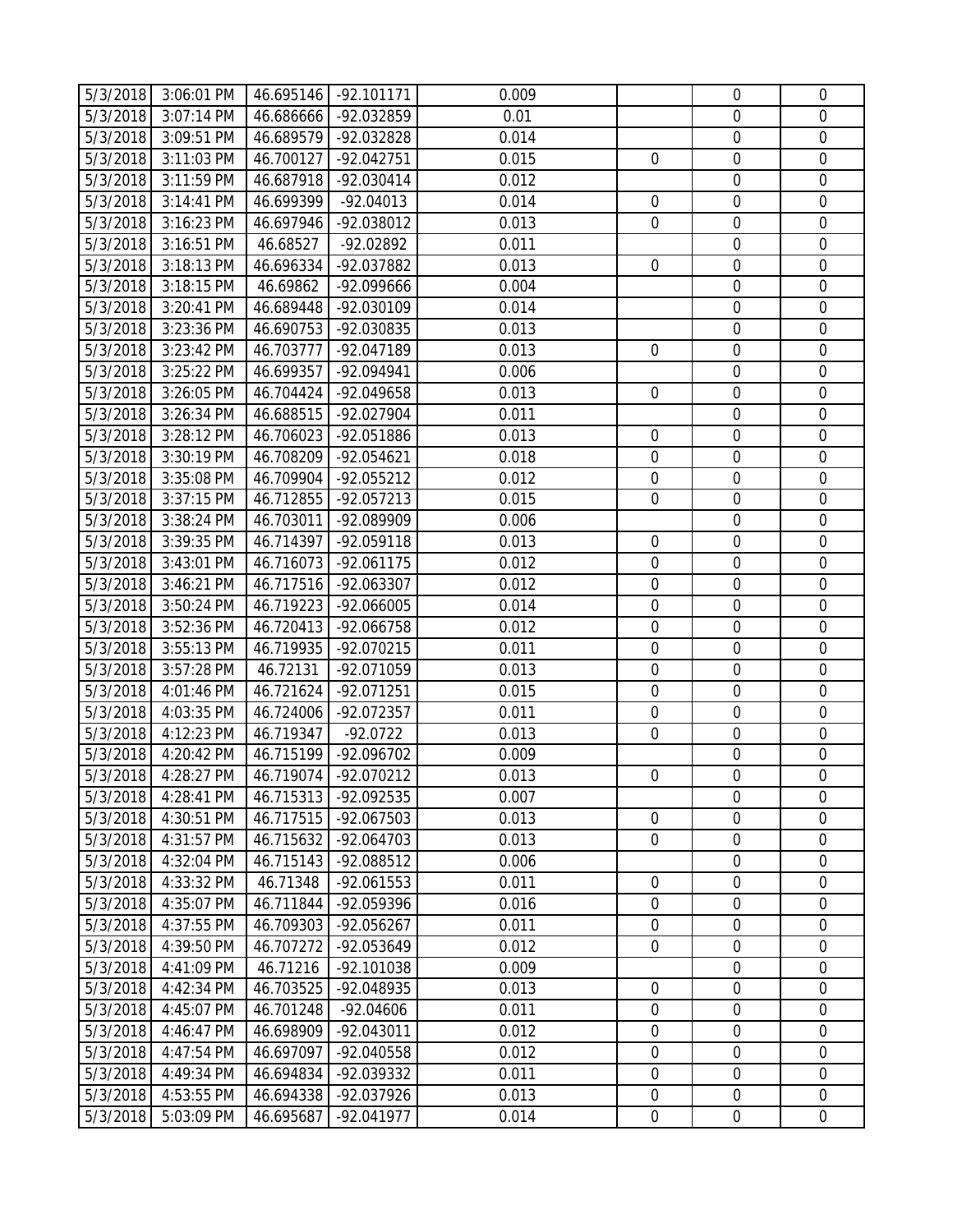|                      | 5/3/2018 5:06:01 PM      |                        | 46.697173 -92.044253     | 0.013          | $\mathbf 0$                     | $\overline{0}$                  | $\mathbf 0$                |
|----------------------|--------------------------|------------------------|--------------------------|----------------|---------------------------------|---------------------------------|----------------------------|
| 5/3/2018             | 5:09:20 PM               | 46.698527              | -92.04594                | 0.012          | $\overline{0}$                  | $\overline{0}$                  | $\mathbf{0}$               |
| 5/3/2018             | 5:11:37 PM               | 46.700757              | -92.048672               | 0.012          | $\overline{0}$                  | $\overline{0}$                  | $\mathbf 0$                |
| 5/3/2018             | 5:15:24 PM               | 46.702846              | -92.051248               | 0.019          | $\boldsymbol{0}$                | $\boldsymbol{0}$                | $\mathbf 0$                |
| 5/3/2018             | 5:17:38 PM               | 46.704384              | $-92.053112$             | 0.01           | $\mathbf 0$                     | $\mathbf 0$                     | $\mathbf 0$                |
| 5/3/2018             | 5:20:09 PM               | 46.706068              | -92.055481               | 0.011          | $\mathbf 0$                     | $\mathbf 0$                     | $\mathbf 0$                |
| 5/3/2018             | 5:22:17 PM               | 46.707669              | $-92.05826$              | 0.014          | $\mathbf 0$                     | $\boldsymbol{0}$                | $\mathbf 0$                |
| 5/3/2018             | 5:24:36 PM               | 46.709644              | -92.060288               | 0.013          | $\mathbf 0$                     | $\mathbf 0$                     | $\mathbf 0$                |
| 5/3/2018             | 5:28:55 PM               | 46.712033              | $-92.063113$             | 0.013          | $\mathbf 0$                     | $\mathbf 0$                     | $\mathbf 0$                |
| 5/3/2018             | 5:34:01 PM               | 46.714883              | -92.067524               | 0.012          | $\overline{0}$                  | $\mathbf 0$                     | $\mathbf 0$                |
| 5/3/2018             | 5:36:31 PM               | 46.716416              | -92.069867               | 0.014          | $\mathbf 0$                     | $\boldsymbol{0}$                | $\mathbf 0$                |
| 5/3/2018             | 5:38:18 PM               | 46.717897              | -92.071851               | 0.016          | $\mathbf 0$                     | $\boldsymbol{0}$                | $\mathbf 0$                |
| 5/3/2018             | 5:40:36 PM               | 46.720412              | -92.075804               | 0.012          | $\mathbf 0$                     | $\mathbf 0$                     | $\mathbf 0$                |
| 5/3/2018             | 6:06:26 PM               | 46.720524              | -92.059615               | 0.012          | $\mathbf 0$                     | $\mathbf 0$                     | $\mathbf 0$                |
| 5/3/2018             | 6:09:06 PM               | 46.716694              | $-92.0527$               | 0.014          | $\mathbf 0$                     | $\mathbf 0$                     | $\mathbf 0$                |
| 5/3/2018             | 6:11:01 PM               | 46.71497               | $-92.050021$             | 0.013          | $\mathbf 0$                     | $\mathbf 0$                     | $\mathbf 0$                |
| 5/3/2018             | 6:22:10 PM               | 46.705678              | -92.056828               | 0.013          | $\mathbf 0$                     | $\boldsymbol{0}$                | $\mathbf 0$                |
| 5/3/2018             | 6:24:24 PM               | 46.703975              | -92.054346               | 0.014          | $\overline{0}$                  | $\mathbf 0$                     | $\mathbf 0$                |
| 5/3/2018             | 6:25:06 PM               | 46.705492              | -92.105841               | 0.009          |                                 | $\mathbf 0$                     | $\mathbf 0$                |
| 5/3/2018             | 6:26:01 PM               | 46.702895              | -92.053281               | 0.014          | $\overline{0}$                  | $\mathbf 0$                     | $\mathbf 0$                |
| 5/3/2018             | 6:27:39 PM               | 46.700999              | -92.050972               | 0.023          | $\mathbf 0$                     | $\boldsymbol{0}$                | $\boldsymbol{0}$           |
| 5/3/2018             | 6:30:11 PM               | 46.693362              | -92.106488               | 0.008          |                                 | $\mathbf 0$                     | $\mathbf 0$                |
| 5/3/2018             | 8:36:21 PM               | 46.66536               | $-92.06328$              | 0.015          | $\mathbf 0$                     | $\mathbf 0$                     | $\mathbf 0$                |
| 5/3/2018             | 8:42:10 PM               | 46.675116              | -92.09346                | 0.007          | $\mathbf 0$                     | $\overline{0}$                  | $\mathbf 0$                |
| 5/3/2018             | 8:43:29 PM               | 46.672739              | -92.042825               | 0.016          | $\mathbf 0$                     | $\boldsymbol{0}$                | $\mathbf 0$                |
| 5/3/2018             | 8:46:32 PM               | 46.675622              | -92.037752               | 0.014          | $\mathbf 0$                     | $\overline{0}$                  | $\mathbf 0$                |
| 5/3/2018             | 8:51:24 PM               | 46.679246              | -92.040961               | 0.015          | $\mathbf 0$                     | $\mathbf 0$                     | $\mathbf 0$                |
| 5/3/2018             | 8:53:31 PM               | 46.669185              | -92.079124               | 0.008          | $\boldsymbol{0}$                | $\boldsymbol{0}$                | $\mathbf 0$                |
| 5/3/2018             | 8:54:03 PM               | 46.681756              | -92.035939               | 0.015          | $\mathbf 0$                     | $\mathbf 0$                     |                            |
| 5/3/2018             | 8:56:50 PM               | 46.684473              | -92.032392               | 0.019          | $\mathbf 0$                     | $\overline{0}$                  | $\mathbf 0$                |
| 5/3/2018             | 8:59:19 PM               | 46.687994              | -92.026405               | 0.025          | $\mathbf 0$                     | $\mathbf 0$                     | $\mathbf 0$                |
| 5/3/2018             | 9:02:03 PM               | 46.687004              | -92.025194               | 0.019          | $\mathbf 0$                     | $\boldsymbol{0}$                | $\mathbf 0$                |
|                      | 5/3/2018 9:04:19 PM      |                        | 46.686205 -92.026547     | 0.015          | $\overline{0}$                  | $\mathbf 0$                     | $\overline{0}$             |
| 5/3/2018             | 9:06:36 PM               | 46.686241              | -92.026468               | 0.016          | $\overline{0}$                  | $\overline{0}$                  | $\overline{0}$             |
| 5/3/2018             | 9:08:50 PM               | 46.685507              | -92.031197               | 0.018          | $\mathbf 0$                     | $\boldsymbol{0}$                | $\mathbf 0$                |
| 5/3/2018             | 9:11:11 PM               | 46.688009              | -92.032639               | 0.013          | $\boldsymbol{0}$<br>$\mathbf 0$ | $\boldsymbol{0}$<br>$\mathbf 0$ | $\mathbf 0$<br>$\mathbf 0$ |
| 5/3/2018<br>5/3/2018 | 9:14:11 PM<br>9:16:38 PM | 46.690315<br>46.690305 | -92.031905<br>-92.028509 | 0.013<br>0.018 | $\mathbf 0$                     | $\mathbf 0$                     | $\mathbf 0$                |
| 5/3/2018             | 9:19:51 PM               | 46.689269              | -92.027196               | 0.022          | $\mathbf 0$                     | $\boldsymbol{0}$                | $\mathbf 0$                |
| 5/3/2018             | 9:24:07 PM               | 46.669773              | $-92.07185$              | 0.009          | $\mathbf 0$                     | $\mathbf 0$                     | $\mathbf 0$                |
| 5/3/2018             | 9:27:38 PM               | 46.669824              | -92.066462               | 0.01           | $\mathbf 0$                     | $\mathbf 0$                     | $\mathbf 0$                |
| 5/3/2018             | 9:31:39 PM               | 46.67577               | -92.066334               | 0.009          | $\mathbf 0$                     | $\boldsymbol{0}$                | $\mathbf 0$                |
| 5/3/2018             | 9:41:47 PM               | 46.689611              | -92.024186               | 0.022          | $\mathbf 0$                     | $\boldsymbol{0}$                | $\mathbf 0$                |
| 5/3/2018             | 9:46:24 PM               | 46.69119               | -92.022195               | 0.014          | $\mathbf 0$                     | $\boldsymbol{0}$                | $\mathbf 0$                |
| 5/3/2018             | 9:48:47 PM               | 46.658342              | -92.099977               | 0.012          | $\mathbf 0$                     | $\boldsymbol{0}$                | $\mathbf 0$                |
| 5/3/2018             | 9:49:23 PM               | 46.692296              | -92.025701               | 0.025          | $\mathbf 0$                     | $\boldsymbol{0}$                | $\mathbf 0$                |
| 5/3/2018             | 9:51:31 PM               | 46.663447              | -92.099807               | 0.018          | $\mathbf 0$                     | $\mathbf 0$                     | $\mathbf 0$                |
| 5/3/2018             | 9:52:36 PM               | 46.694198              | $-92.0288$               | 0.015          | $\mathbf 0$                     | $\boldsymbol{0}$                | $\mathbf 0$                |
| 5/3/2018             | 9:54:18 PM               | 46.663472              | $-92.1073$               | 0.02           | $\overline{0}$                  | $\boldsymbol{0}$                | $\overline{0}$             |
|                      |                          |                        |                          |                |                                 |                                 |                            |